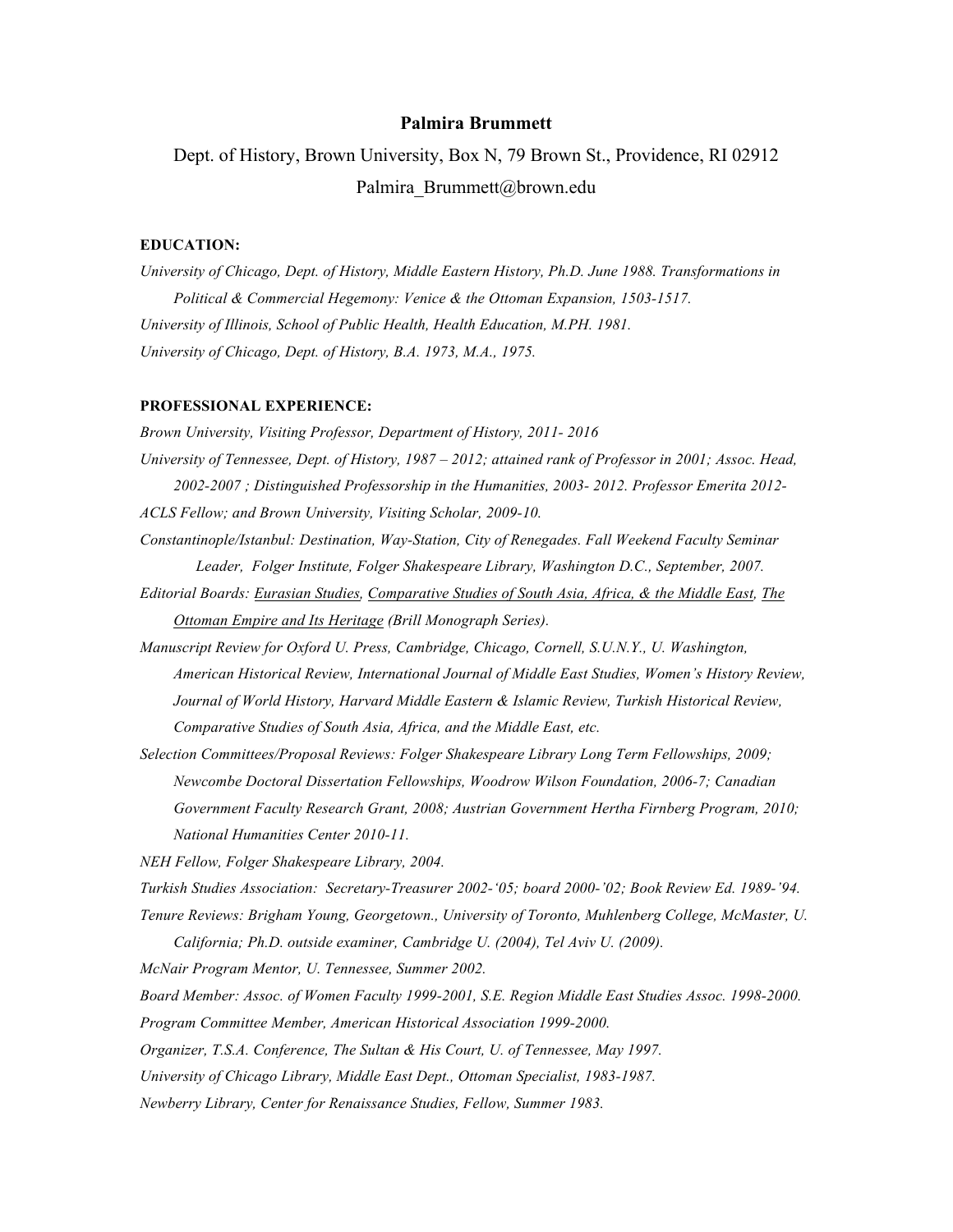## **CURRENT PROJECTS:**

*Monograph: Mapping the Ottoman Empire: Sovereignty, Territory, and Identity in the Early Modern Era, expected submission, 2012.*

*Research for monograph on the Ottoman Adriatic.*

*Article: " Vincenzo Coronelli, the Lion of San Marco, and the Image of 'The Turk' in Early Modern Italy," for Reformation et Réforme, in preparation.*

# **PUBLICATIONS**

## **Books:**

- *Editor and contributor, The 'Book' of Travels: Genre, Ethnology and Pilgrimage, 1250-1700, Studies in Medieval and Reformation Traditions, no. 140, Leiden: Brill, 2009.*
- *Image and Imperialism in the Ottoman Revolutionary Press, 1908-1911. S.U.N.Y. Press, 2000.*

(Turkish translation by Iletişim Press, Ankara, 2003.)

*Ottoman Seapower and Levantine Diplomacy in the Age of Discovery, S.U.N.Y. Press, 1994.*

 *(Turkish translation, Timaş Publishing, Istanbul, 2009.)*

*Co-author, Civilization Past and Present, 11th edition, Longmans, 2005.*

*Co-author, Civilization Past and Present, 10th edition, Longmans, 2002.*

*Co-author, Civilization Past and Present, Concise Edition, Longmans, 2000.*

*Co-author, Civilization Past and Present, 9th edition, Longmans, 2000.*

# **Articles:**

- *"The Ottomans: Inheriting, Creating, and Projecting Empire," in Robin Greeley and Harvey Weiss, et. al., eds., Empires in the Middle East (Cambridge: Cambridge University Press, forthcoming 2013).*
- *"A Young Man's Fancy Turns to "Love"?: The Traveler's Eye and the Narration of Women in Ottoman Space (or The European Male 'Meets' the Ottoman Female, 16th -18th C.)," with Katie Newell Thompson, Journal of Ottoman Studies / Osmanlı Araştırmaları Dergisi 40, In Honor of Thomas Goodrich, forthcoming 2012.*

*"Ottoman Expansion in Europe, 1453-1606," in Kate Fleet and Suraiya Faroqhi, eds. Cambridge History of Turkey, v. 2, The Sixteenth Century (Cambridge: Cambridge University Press, forthcoming, 2012).*

*"The Lepanto Paradigm Revisited: Knowing the Ottomans in the Sixteenth Century," in A. Contadini, and C. Norton, eds., Cultural Encounters: Europe, the Ottomans, and the Mediterranean World (Farnham, Surrey: Ashgate), forthcoming, 2012.*

*"The Ottoman Vezir in the Venetian Relazioni," in Prof. Halil İnalcık'a Armağan, edited by Necati Göyünç, et. al. Istanbul: Eren Yayınlar, forthcoming(for a decade!).*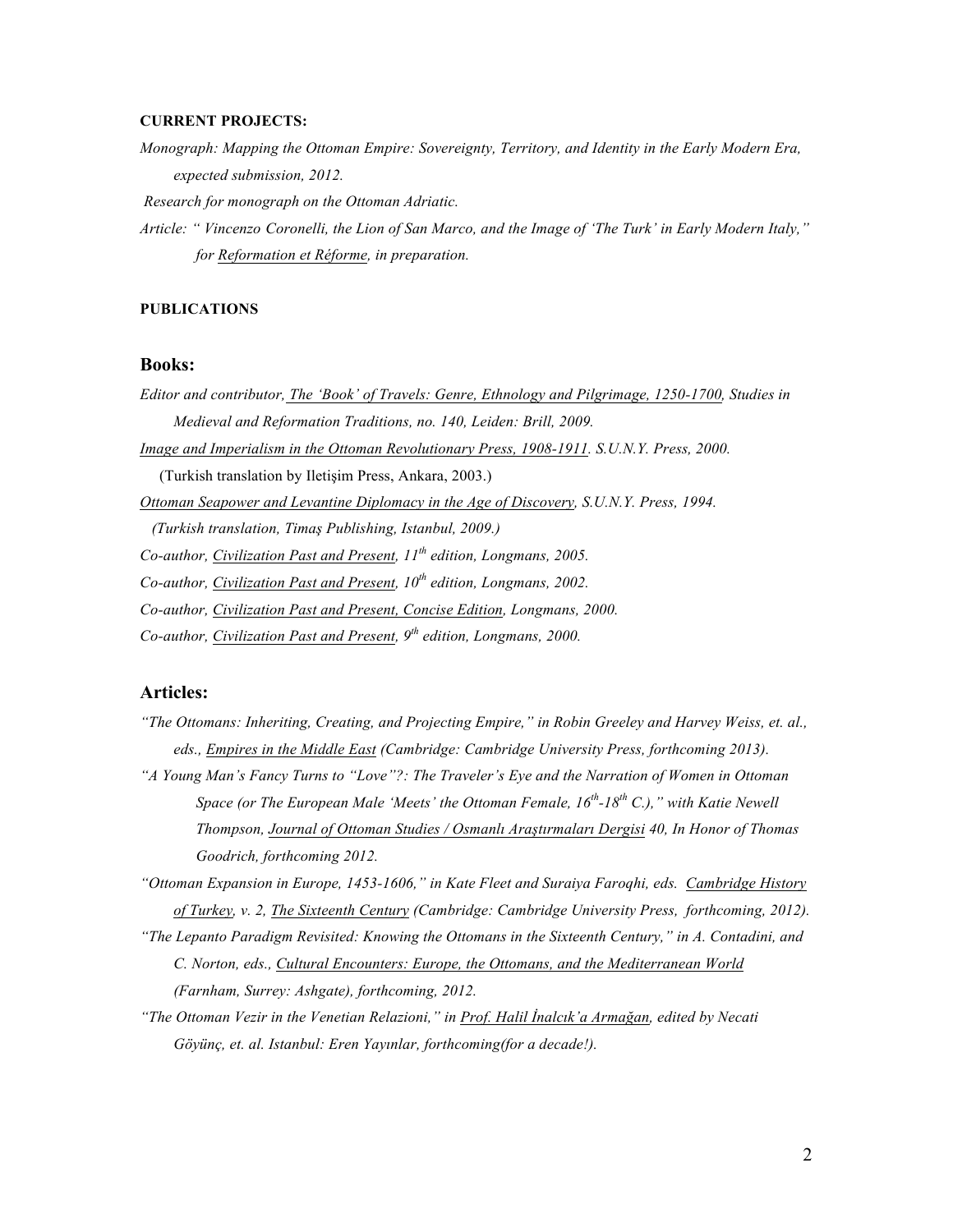- *"Placing the Ottomans in the Mediterranean World," in "Beyond Dominant Paradigms in Ottoman and Middle Eastern/North African Studies: A Tribute to Rifa'at Abou-El-Haj," special issue, 36 Archivum Ottomanicum/ Osmanlı Araştırmaları Dergisi (2010): 77-96.*
- *"Introduction: Genre, Witness, and Time in the 'Book' of Travels,"1-35, in Palmira Brummett, ed., The 'Book' of Travels: Genre, Ethnology and Pilgrimage, 1250-1700, Studies in Medieval and Reformation Traditions, no. 140, Leiden: Brill, 2009.*
- *"The Fortress: Defining and Mapping the Ottoman Frontier in the 16th-17th Centuries," 31-55, in Andrew Peacock, ed., Frontiers of the Ottoman World, volume of Proceedings of the British Academy (Oxford: Oxford University Press), 2009.*
- *Articles, "Political Satire," and "Revolutionary Press," 1200 words each, pp. 465-467 & 487-489, in Encyclopedia of the Ottoman Empire, eds. Gabor Agoston & Bruce Masters (New York: Facts On File, 2009).*
- *"Envisioning Ottoman Wealth: Narrating and Mapping Ottoman 'Treasure' in the Sixteenth and Early Seventeenth Centuries,* Oriens, 2009/01.
- *" 'Turks' and 'Christians': The Iconography of Possession in the Depiction of the Ottoman-Venetian-Hapsburg Frontiers, 1550-1689," pp. 110-139, in Matthew Dimmock and Andrew Hadfield, eds., The Religions of the Book: Christian Perceptions 1400-1660 (Houndsmills: Palgrave Macmillan), 2008.*
- *Review article of Ariel Salzmann, Tocqueville in the Ottoman Empire: Rival Paths to the Modern State (Brill, 2004), 2500 words, Eurasian Studies IV, no. 2 (2006): 261-65, published 2008.*
- *"Imagining the Early Modern Ottoman Space from Piri Reis to World History," in Virginia Aksan and Daniel Goffman, eds. The Early Modern Ottomans: Remapping the Empire, Cambridge U. Press, 2007, 15-58.*
- *"Gender and Empire in Late Ottoman Istanbul: Caricature, Models of Empire, and the Case for Ottoman Exceptionalism," Comparative Studies of South Asia, Africa and the Middle East, v. 27, no. 2 (2007): 281-300.*
- *"Eastern Borderlands of Europe: Sultans of the Ottoman Empire, The Ottomans as a World Power," in Elena Liubimova, curator. The World of 1607, exhibition catalog, Jamestown-Yorktown Foundation, Williamsburg, April , 2007, 185-193.*
- *"Visions of the Mediterranean: A Classification," Journal of Medieval and Early Modern Studies 37:1(Winter 2007): 9-54.*
- *"Ottoman Cartoon Maps: Imagining Space, Identity and Nation in the Istanbul Popular Press, 1908- 1911," The Ottoman Empire: Myths, Realities, and 'Black Holes," Contributions in Honour of Colin Imber, edited by Eugenia Kermeli and Oktay Özel, Isis Press, Istanbul, 2006.*
- *"A Kiss is Just a Kiss: Rituals of Submission Along the East-West Divide," pp. 107-31, in 1453-1699 Cultural Encounters Between East and West, edited by Kenneth Parker, Cambridge Scholars Press, 2005.*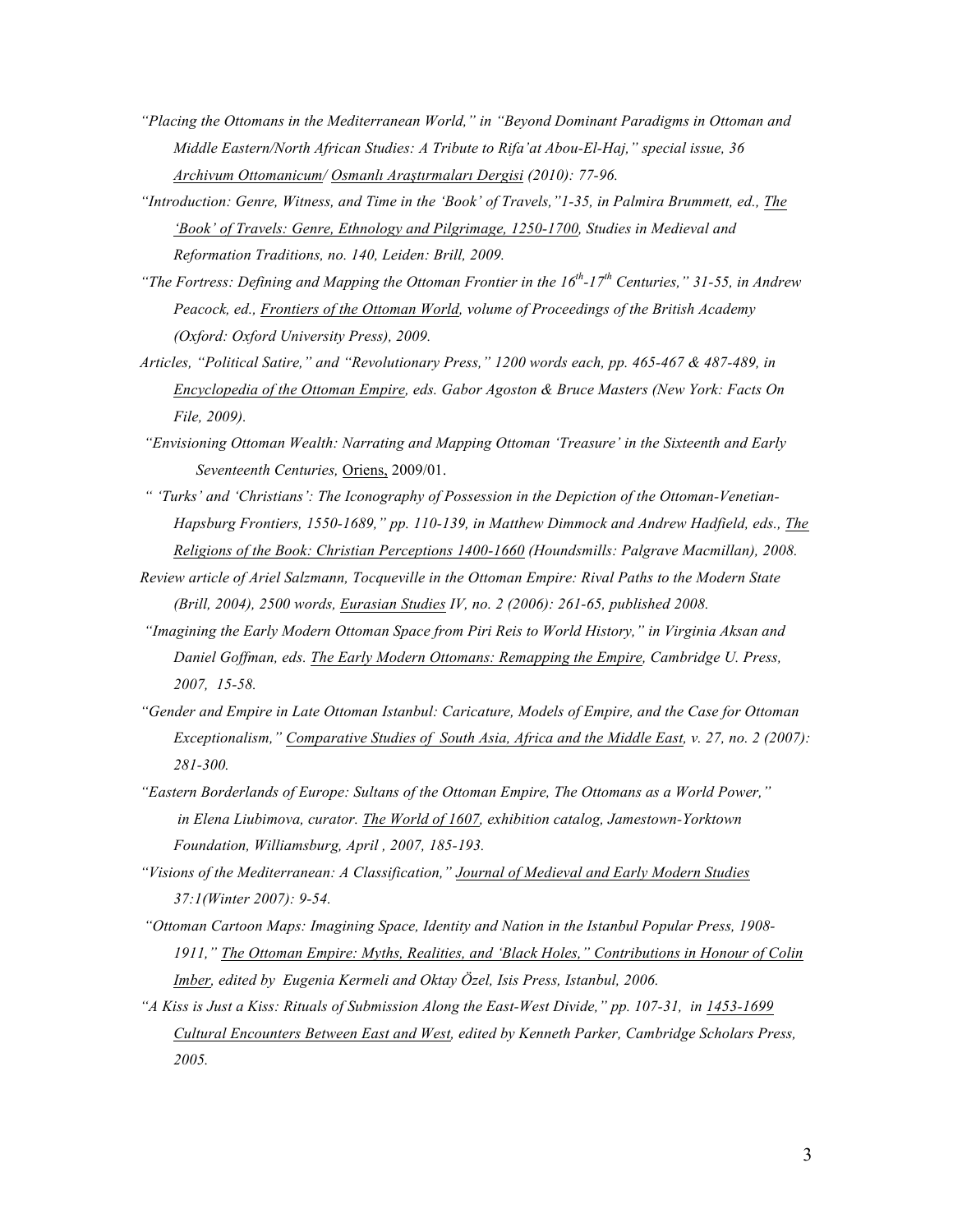- *"The Early Modern Ottoman Campaign: Containing Violence, Commemorating Allegiance, and Securing Submission," Eurasian Studies, III/I (2004): 69-89.*
- *"What Sidi Ali Saw," Portuguese Studies Review v. 9, no. 1-2 (2002), pp. 232-253.*
- *"The River Crossing: Breaking Points (Metaphorical and "Real") in Ottoman Mutiny,"* pp 215-31, in *Rebellion, Repression, Reinvention: Mutiny in Comparative Perspective, edited by Jane Hathaway, Praeger, 2001.* Reprinted in International Journal of Turkish Studies, v. 8, no. 1-2 (2002), pp. 45-60.

*" The Ottomans as a World Power: What We Don't Know about Ottoman Seapower," Oriente Moderno, XX (LXXX1) n.s., no. 1 (2001), pp. 1-21.*

- *"The Yeni and the Eski: Cultural Change and Envisioning the 'Modern' in late Ottoman Cartoons," in The Great Ottoman and Turkish Civilization ,v. 3, pp. 134-140. Ankara: Yeni Türkiye Dergisi, 2000.*
- *"The Ottoman Empire, Venice, and the Question of Enduring Rivalries," pp. 225-253 in The Evolution of Great Power Rivalries, edited by William Thompson, University of South Carolina Press, 1999.*
- *"Ottoman Ceremonial Rhetorics of Submission in the 16th and 17th Centuries,"* pp. 1741-1752 in XIII. Türk Tarih Kongresi, Ankara, 4-8 Ekim, 1999.
- *"Classifying Ottoman Mutiny: The Act and Vision of Rebellion," Turkish Studies Association Bulletin v. 2, no. 1 (spring 1998): 91-107.*
- *"Dressing for Revolution: Mother, Nation, Citizen and Subversive in the Ottoman Satirical Press," in The Turkish Woman: Deconstructing Images and Ideologies, Westview 1998.*
- *"New Woman and Old Nag: Images of Women in the Ottoman Cartoon Space," Princeton Papers: An Interdisciplinary Journal of Middle Eastern Studies (spring-summer 1997): 13-58.*
- *"Gluttony, Cholera, and High Fashion: Political and Cultural Imperialism in the Ottoman Cartoon Space," Revue du Monde Musulman et de la Méditerranée, no. 77-78 (1996): 65-79.*
- *"Dogs, Cholera, Women, and Other Menaces in the Streets: Cartoon Satire in the Ottoman Revolutionary Press," International Journal of Middle East Studies (November 1995): 433-460.*
- *"The Myth of Shah Ismail Safavi: Political Rhetoric and Divine Kingship," in Medieval Christian Perceptions of Islam , edited by John Tolan, Garland Press, 1994.*
- *"Subordination and its Discontents: Ottoman Campaign 1578-1580," pp. 101-114, in Decision Making and Change in the Ottoman Empire, edited by Caesar Farrah, Thomas Jefferson University Press, 1993.*
- *"The Overrated Adversary: Rhodes and Ottoman Naval Power," The Historical Journal, Cambridge, 36, no. 3 (1993): 517-541. Reprinted in Jan Glete, Naval History 1500-1680 (Ashgate, International Library of Essays in Military History, 2005), pp. 517-541.*
- *"Competition and Coincidence: Venetian Trading Interests and Ottoman Expansion in the Early Sixteenth Century Levant," New Perspectives on Turkey, 5-6 (1991): 29-52.*
- *"Foreign Policy, Naval Strategy and the Defense of the Ottoman Empire in the Early Sixteenth Century," International Historical Review (November 1989): 613-627.*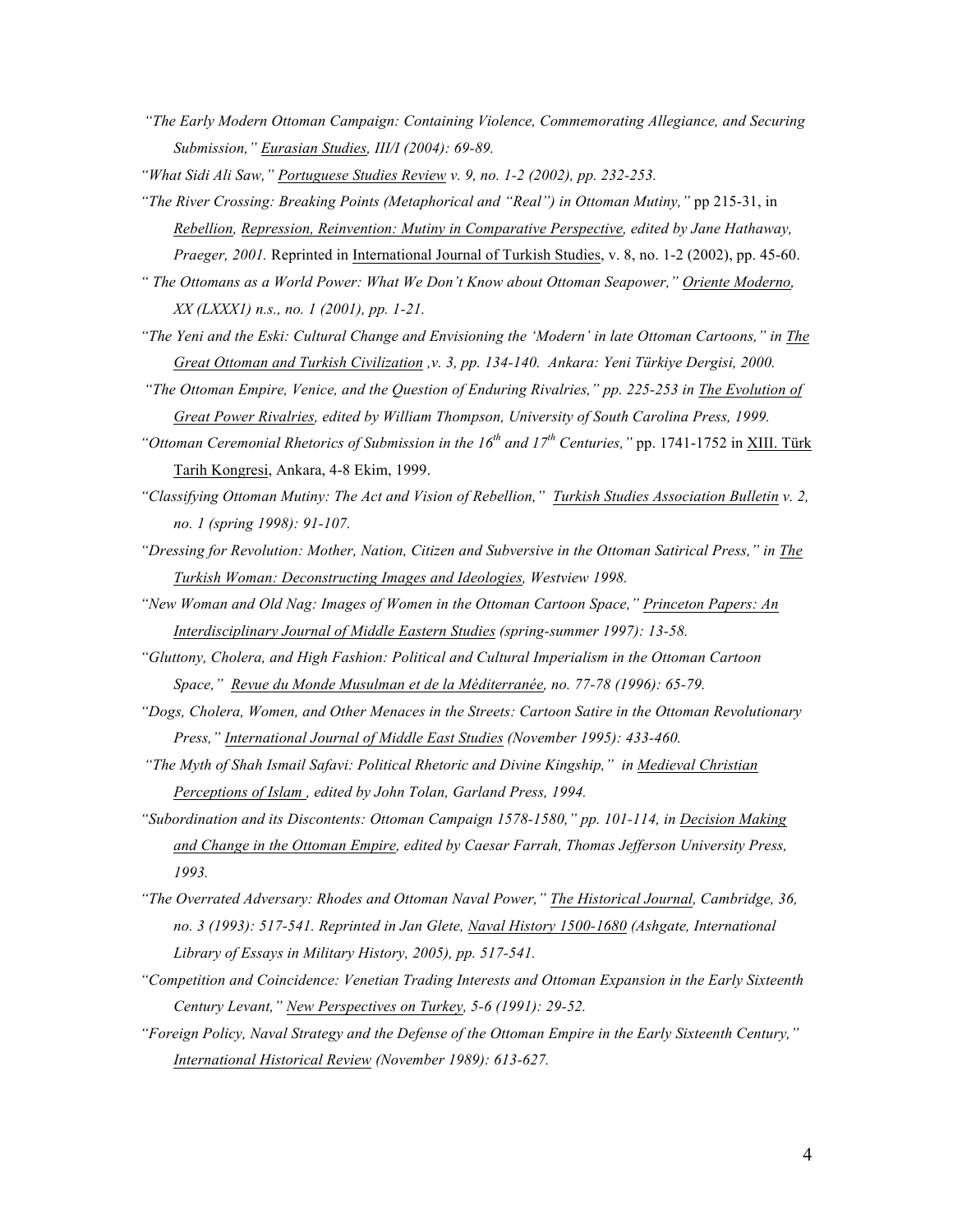- *"Kemal Re'is and Ottoman Gunpowder Diplomacy," Studies on Ottoman Diplomatic History, v. 5, The Ottomans in Africa. Istanbul: Isis Press, 1988.*
- *"The Jacopo Castelvetro Collection: A Renaissance Man with Documents on Istanbul," Turkish Studies Association Bulletin, v. 11, no. 1 (1987).*
- **Book Reviews In***: Bulletin of the Turkish Studies Association, International Historical Review, International Journal of Middle East Studies, Journal of Interdisciplinary History, The Middle East Journal, Women's History Review, Journal of Early Modern History, Shakespeare Studies, Eurasian Studies, Middle East Studies Association Bulletin, Medieval & Renaissance Drama in England, International Journal of Turkish Studies, Sixteenth Century Journal, Bibliotheca Orientalis.*

# **PAPER PRESENTATIONS AND SELECTED LECTURES:**

- *"You say 'classical,' I say 'imperial,' let's call the whole thing off: Empire, individual, and encounter in 1700," Living Empire: The Ottoman Transformation 1700-1850 Symposium, McMaster University, Hamilton, Ontario, Canada, April, 2012.*
- *"Vincenzo Coronelli, the Lion of San Marco, and the Image of "The Turk" in Early Modern Italy," Tomasso Lecture, Tufts University, February, 2012.*
- *"Mapping Trans-Imperial Ottoman Space: Movement, Genre, Temporality, Ethnography16th-17th Centuries," Rivalry and Rhetoric in the Early Modern Mediterranean Symposium, Session 1: Envisioning Empire in the Old World, UCLA, Clark Memorial Library, October, 2011.*
- *"The 'What If?' of the Ottoman Female: Authority, Ethnography, Sexuality, Conversation," for symposium, "The Ottoman Woman, A Comparative Perspective," Skilliter Centre, Cambridge University, June 2011.*
- *"Mapping Early Modern Ottoman Space: Inlands and Outlands," University of Michigan, Center for Middle Eastern & North African Studies, October 2010.*
- *"The Ottomans: Inheriting, Creating, and Projecting Empire," for panel, "Empire in the Middle East," World Congress of Middle East Studies, Barcelona, July 2010.*
- *"Placing the Ottomans in the Mediterranean World," for Symposium, "Beyond Dominant Paradigms in Ottoman and Middle Eastern/North African Studies: A Tribute to Rifa'at Abou-El-Haj, Binghamton, State University of New York, April 24, 2010.*
- *"Mapping The Early Modern Ottoman Empire: Imagination, Circulation, & the Image/Text Interface," Brown University, Providence, October 2009.*
- *"The Renegade in Ottoman Space: A Taxonomy," Middle East Studies Association Conference, Montreal, November 2007.*
- *"Venice to Constantinople: Itinerary, Trade, and the Matrix of Identity in The Merchant's Time," Symposium: Shakespeare in Venice, Universitá Cá Foscari di Venezia, Venice, Italy, Oct. 2007.*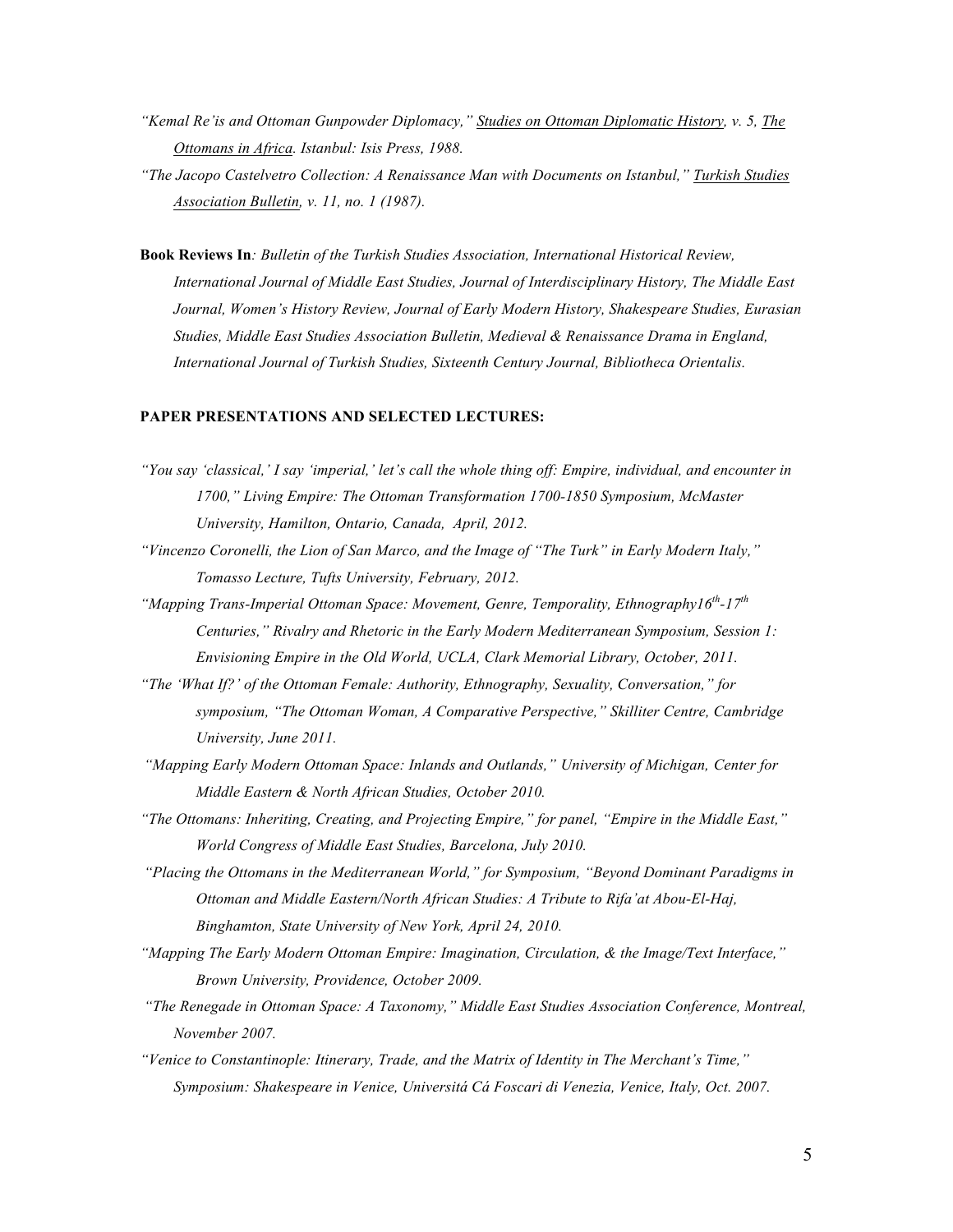- *"Envisioning Ottoman Wealth: Narrating and Mapping Ottoman 'Treasure' in the Sixteenth and Early Seventeenth Centuries," Symposium on The Ottomans and Wealth: A Comparative Perspective, Cambridge University, Skilliter Centre for Ottoman Studies, July 2007.*
- *"The Fortress: Defining and Mapping the Ottoman Frontier in the Sixteenth and Seventeenth Centuries," Symposium on The Frontiers of the Ottoman World, British Academy and The British Institute at Ankara, London, February 2007.*
- *Invited Exhibition Commentator, Shirin Neshat's film "Turbulence," Hunter Museum of Art, Chattanooga, Dec. 2006.*
- *"The Ottoman Adriatic," Symposium on Shakespeare and the Eastern Mediterranean, Interuniversity Centre, Dubrovnik, Croatia, October 2006.*
- *Keynote Address, "The Lepanto Paradigm Revisited: Knowing the Ottomans in the Sixteenth Century," Symposium: "The Renaissance and the Ottoman World," Warburg Institute and The School of African and Oriental Studies, London April 2006; held in conjunction with the opening of the "Bellini in the World" exhibit at the National Gallery.*
- *Discussant (invited), "Sources of Exoticism and Imperialism," Symposium on Ottoman and Atlantic Empires in the Early Modern World, Omohondro Institute of Early American History and Bogazıçı University, Istanbul, October 2005.*
- *"Severed Heads, Fortresses, and the Iconography of Submission in Marking the Ottoman-Hapsburg Frontiers," 21st International Conference on the History of Cartography, Budapest, July 2005.*
- *"The Turk's Head: The Edge of Europe and Ottoman Sovereignty in Early Modern European Maps," Representations of Ottoman Imperial Space: Maps, Texts, Historiographies Symposium, Northwestern University Center for International and Comparative Studies, March 4, 2005.*
- *"Mapping the Ottomans: The Edge of Europe and the Muslim-Christian Divide," Interaction and Images: Cultural Contacts Across Eurasia 600-1600, University of Tennessee MARCO Institute for Medieval and Renaissance Studies, February 25, 2005.*
- *"The Ritual of Incorporation: The Robing Ceremony in Historical Perspective," address to the University of Tennessee College of Arts and Sciences hooding ceremony, May 7, 2004.*
- *"Putting the 'Turk' on the Early Modern Map: Miracles, Militarism, and the Limits of Empire," Symposium in Honor of Professor Halil Inalcık, Methods and Sources in Ottoman Studies, Harvard University, Cambridge, April 30 – May 2, 2004.*
- *"Putting the 'Turk' on the Early Modern European Map: Travel, Conflict, and Cultural Space," Folger Shakespeare Library Colloquium, Washington D.C., March 2004.*
- *"Ceremonies of Submission and the Containment of Violence in 16th & 17th Century Ottoman Narrative and Imagery," American Historical Association Conference, Washington D.C., January 9, 2004.*
- *"The Ottoman Campaign: Moderating Violence, Celebrating Incorporation, and Securing Submission in the Sixteenth Century," Oxford University, Skilliter Centre Symposium: Power in Practice in the Early Modern Ottoman Empire, September 2003.*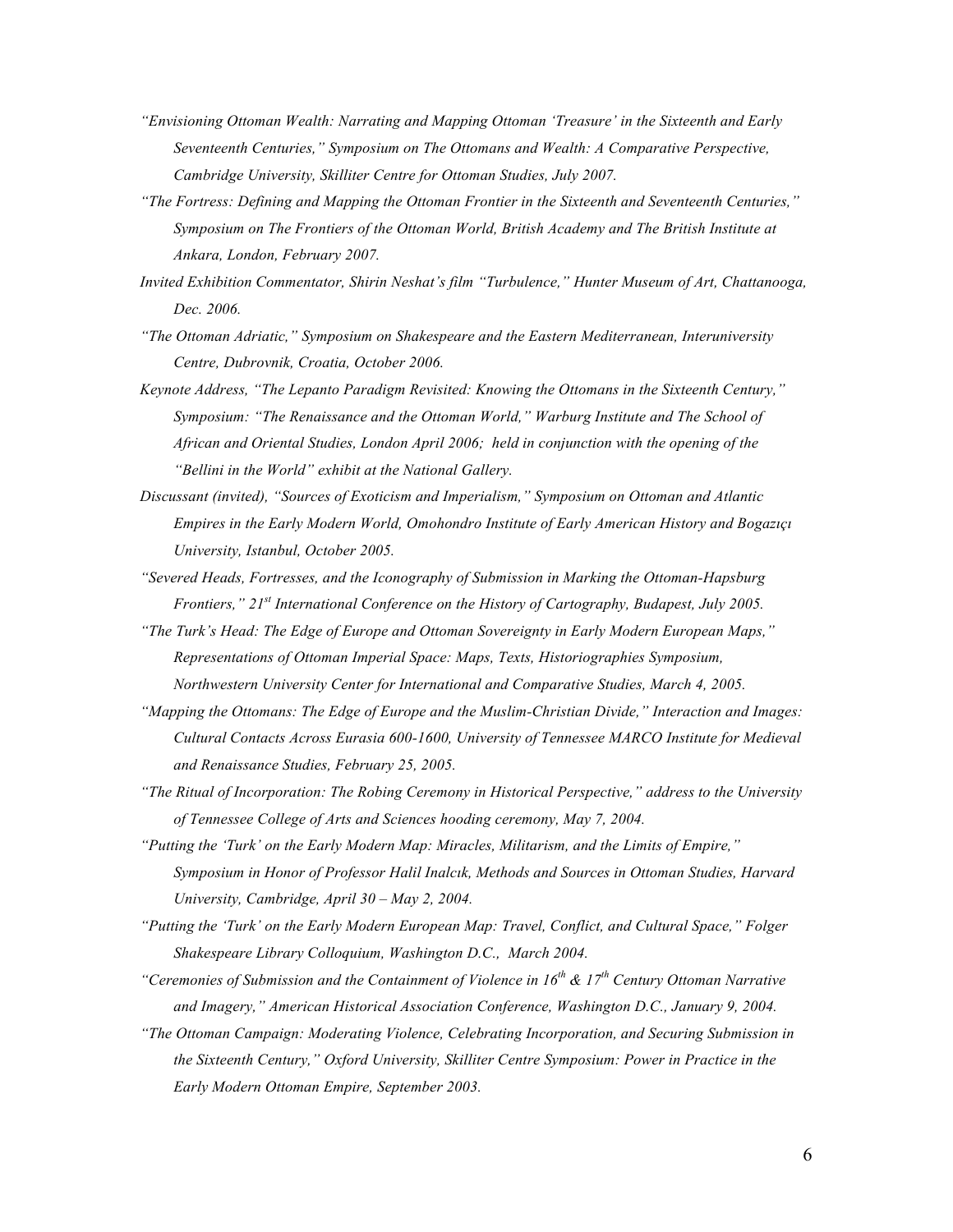- *"Ottoman Cartoon Maps: Imagining Space, Identity and Nation in the Istanbul Popular Press, 1908- 1911," Panel session on "Reading Ottoman Maps: Text, Context, and Cultural Understanding," 20th International Conference on the History of Cartography, Boston and Portland ME, June 2003.*
- *"Gender and Empire in Late Ottoman Istanbul: Cause, Caricature, and World Phenomenon," George Washington University Symposium on Comparing Empires: The British and the Ottoman Empires in the Long Nineteenth Century, April 2003.*
- *"A Kiss is Just a Kiss: Rituals of Submission Along the East-West Divide" plenary address, University of London Institute of English Studies Symposium: 1453 to 1600, Cultural Encounters Between East and West, December 2002.*
- *"Mapping the Ottomans: Early Modern Visions of Ottoman Space," School of Oriental and African Studies, University of London, Department of History, December 2002.*
- *"Submission and Its Discontents: Babur, Sidi Ali, and the Rhetorics of Submission in the Sixteenth Century Afro-Eurasian Sphere," N.C. State/Research Triangle, South Asian Consortium, Islam in the South Asian Imaginaire Symposium, April 12-14, 2002.*
- *"The Ottomans, 'Confined' and Projected in Sixteenth Century World Orders," Folger Shakespeare Library Conference, The Impact of the Ottoman Empire on Early Modern Europe, March 2002.*
- *"Going Beyond Nation and the East-West Divide: The Island and the City State," with Lydia Pulsipher, (Invited Symposium) Interactions: Regional Studies, Global Processes, and Historical Analysis, Sponsored by the Ford Foundation, Library of Congress, March 2001.*
- *"Representing the Ottomans in World History," Middle East Studies Association Conference, Orlando, November 2000.*
- *"The Embassy as Picture: Costantino Garzoni at the Ottoman Porte, 1572," Middle East Studies Association Conference, Orlando, November 2000.*
- *"The Ottoman Female, From Harem to Hoyden," Sarasota Institute for Lifetime Learning, January 2000.*
- *"Ottoman Ceremonial Rhetorics of Submission in the Sixteenth and Seventeenth Centuries," Türk Tarih Kurumu, 13th International Congress, Ankara, October, 1999.*
- *"The Art of Submission," U. of Utah, Center for Middle Eastern Studies, April 1999.*
- *"Visions of the Istanbul Urban Space in the Ottoman Periodical Press: Gender, Speed and Modernity," Middle East Studies Association Conference, San Francisco, November 1997.*
- *"The Ottoman Empire and Multiculturalism in the Middle East," Center for the Study of Multicultural Societies, U. of Tennessee, First Annual Symposium, March 1997.*
- *"Unveiling the Camel: Teaching the Middle East," Teacher Workshop, U. of Tennessee, March 1997.*
- *"Classifying Ottoman Mutiny: The Act and Vision of Rebellion," Middle East Studies Association Conference, Providence, November 1996.*
- *"The Ottomans as a World Power: What We Don't Know about Ottoman Seapower," Keynote address, The Ottomans and the Sea, Skilliter Centre, Newnham College, Cambridge U., March 1996.*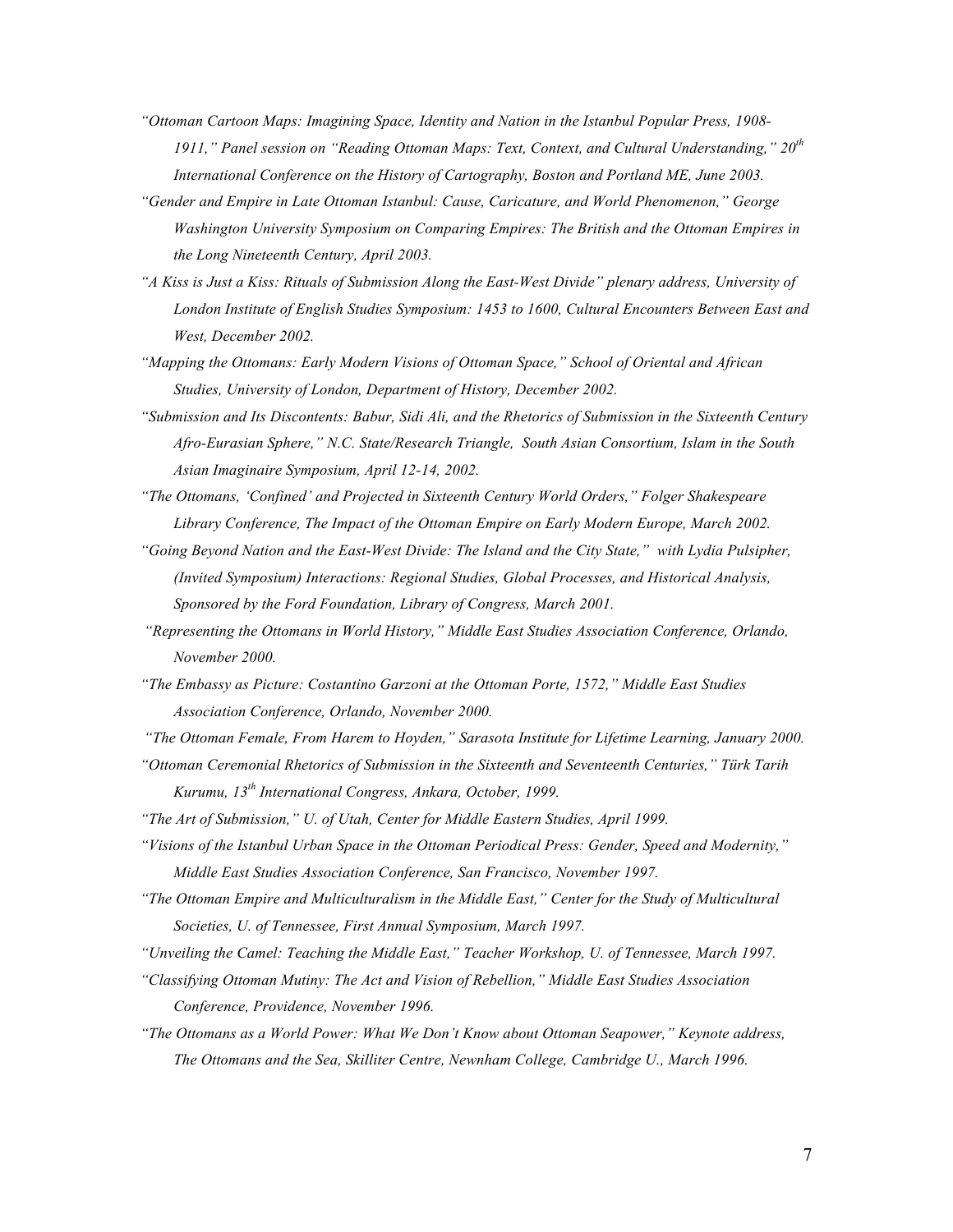- *"The Cartoon Construction of Identity in the Istanbul Press: Recall and Revolution, 1908-1911," Collective Identities and Communities in the Middle East, Workshop, Ben Gurion University and Tel Aviv University, May 1995.*
- *"Rumor and Intimidation: The Ottoman Space in the Sixteenth Century Mediterranean," U. of London Dept. of English and Drama, Symposium on Eloquence and Rhetoric, London, December 1995*
- *"The Ottoman – Venetian Rivalry," Conference on Great Power Rivalries, Center for the Study of International Relations, Indiana University, April 1995.*
- *"Agendas for Early Modern Middle Eastern History – Understanding Space: Regions and Empires," Middle East Studies Association Conference, Phoenix, November 1994.*
- *"Gluttony, Cholera, and High Fashion: Political and Cultural Imperialism in the Ottoman Cartoon Space," Rencontres sur l'humour dans l'Orient Méditerranée, Institut du Monde arab, Paris, October 1994.*
- *"Imagining the Nation in the Ottoman Cartoon Space," International Congress of Turkish Studies, 11th symposium, Comité International d' Études Pré-ottomanes et ottomanes , Amsterdam, June 1994.*
- *"Your Mother Wears …. Citizen Manikins and Sacred Cows in the Ottoman Revolutionary Press," Institute for Research on Women and Gender, Columbia University, February 1994.*
- *"Constructing the New Woman: Women in Middle Eastern Literature, 1880-WWII," Berkshire Conference, Vassar College, June 1993.*
- *"Cartoon Revolution: Satire and Imperialism in Ottoman Istanbul," Middle East Studies Association Conference, Portland, October 1992.*
- *"Plagued by the West: Imperialism and Revolution in Ottoman Istanbul, or Dogs, Women, Cholera, and Other Menaces in the Streets," Bunting Institute, Radcliff College, May 1992.*
- *"Cartoon Empire: The Ottoman Satirical Press," Harvard University, Center for Middle East Studies, March 1992.*
- *"Copper, Competition, and Naval Hegemony – The Frankenstein Monster Model of the Ottoman Economy," Middle East Studies Association Conference, Washington D.C., November 1991.*
- *"The French Revolution, Language, and Press in Ottoman Istanbul, 1908-1909," American Historical Association Conference, San Francisco, December 1989.*
- *"Fashion Satire, Imperialism and the 1908 Ottoman Revolution," Middle East Studies Association Conference, Toronto, November 1989.*

### **MEDIA:**

*Contributor, BBC Radio 3, "Courting the East: Ottomans, Moors and Elizabeth the First," July 23, 2007.*

### **AWARDS & GRANTS:**

*ACLS Fellowship, 2009-2010, project on the Ottoman Adriatic. U. of Tennessee, Dept. of History, LeRoy P. Graf Award for Faculty Excellence, 2006-7.*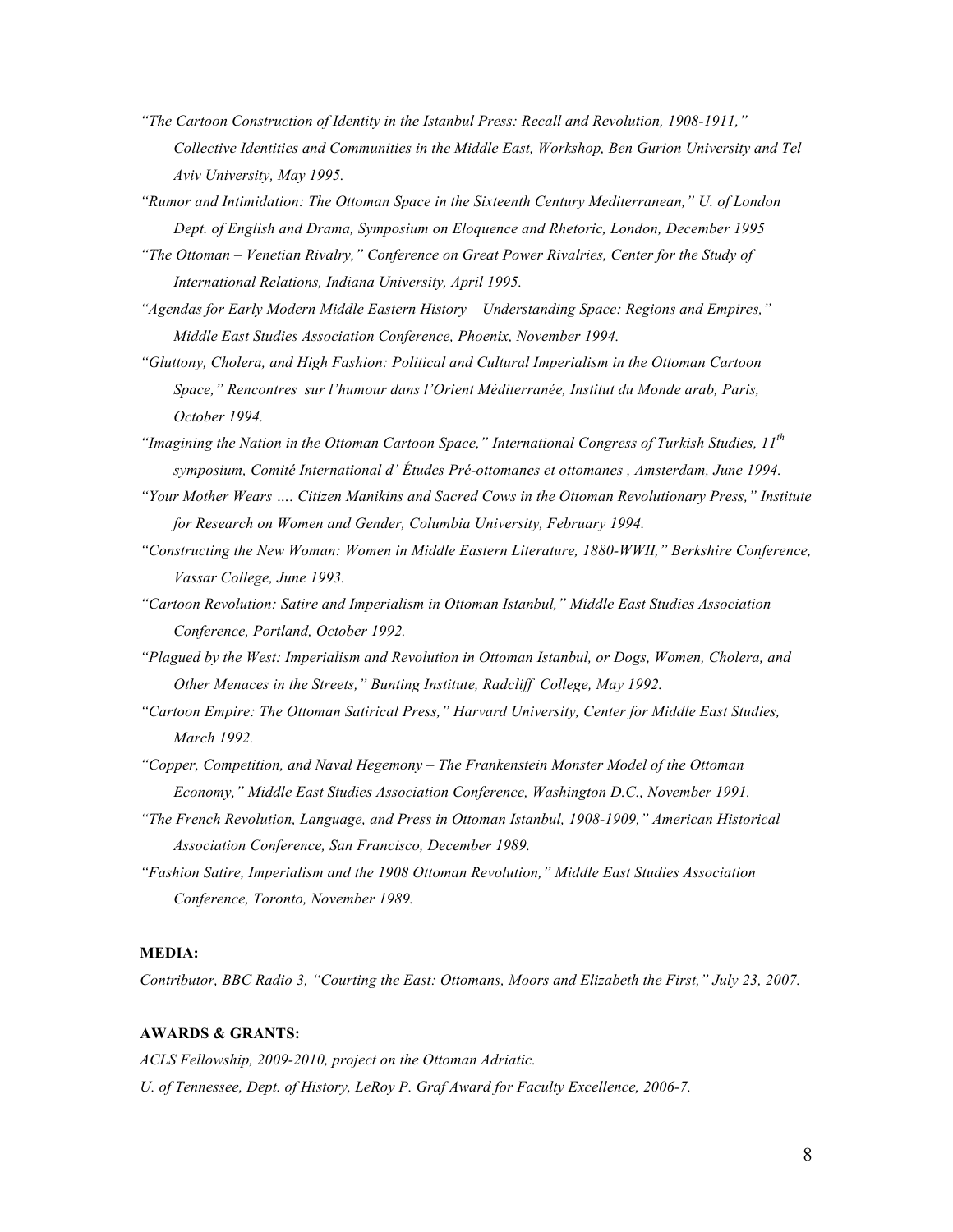*NEH Fellowship awarded Feb. 2003 for research at the Folger Shakespeare Library, Spring 2004 College of Arts and Sciences, U. of Tennessee, Senior Research & Creative Achievement Award 2003 Cambridge University, Skilliter Centre Grant, for summer 2003 research at the British Library U.T. Alexander Prize for achievement in undergraduate teaching and scholarship, 2003-4 year James R. and Nell W. Cunningham Outstanding Teaching Award, U.T., 2001 U.T. College of Arts and Sciences Senior Teaching Award, 2001 U.T. WISH and Faculty First Innovative Technology in Instruction Grants 2001 Hewlett Packard - U.T. Innovative Technology in Instruction Award 2000 Lindsay Young Professorship, 1998-1999 & 1999-2000. University of Tennessee Faculty Development Grant, 1999. Ömer Lutfi Barkan Article Prize, Honorable Mention, Turkish Studies Association, 1997 Graf Award, U.T. Dept. of History, for Excellence in Teaching and Research, 1997. Phi Beta Kappa Faculty Award for Scholarly Achievement, U.T., 1995. University of Tennessee Faculty Development Grant, 1994. Bunting Fellowship, Radcliff College, 1991-1992. University of Tennessee Faculty Research Grant, Istanbul, Summer 1991. American Research Institute in Turkey Research Grant, Istanbul, Summer 1988.* 

### **LANGUAGES:**

*Speaking ability: Italian, some Turkish Reading ability: Italian, French, Ottoman Turkish; some Arabic and Persian.*

# **TEACHING:**

- *My teaching experience ranges from large pre-modern Western and World history surveys, to upper division courses on Middle Eastern History, to graduate, undergraduate, and honors seminars on various aspects of Ottoman and Middle Eastern history. The bulk of my teaching has been devoted to upper division and graduate classes. I designed and teach the University of Tennessee History Department's practicum on the theory and practice of world history. This is the core course for our graduate program's Group III concentration in world history which I devised and for which I organized a three year faculty workshop (also on the theory and practice of world history). UT is one of the pioneering programs in the country in this regard.*
- *My teaching interests all involve an emphasis on rhetoric and cross-cultural comparison; and I am particularly invested in the incorporation and analysis of images (narrative and visual) into my courses.*

*Courses Taught: Western Civilization I*